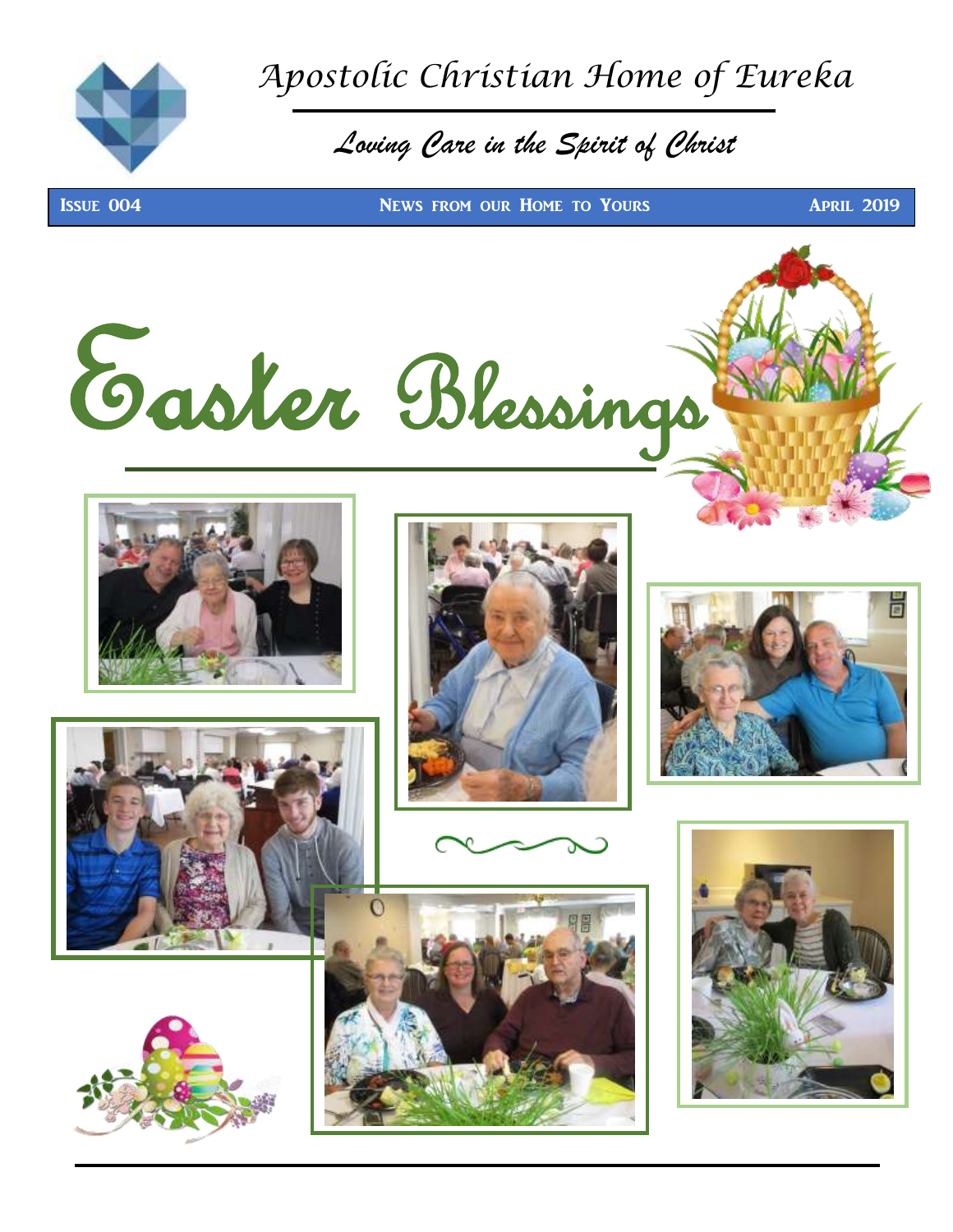# Remembering Easter Traditions





Social Service Assistant, Joanna Hall says they always had an Easter Egg hunt before church and then came home to baked ham and sweet potatoes for Easter Dinner







Resident Ketra Burton states that they always had an Easter Egg Hunt and then a very rich, delicious pineapple layer dessert found in the Klaus Cookbook



Carole Kellenberger from Administration states that when she was little her Grandma would make her a new dress and sometimes she would get a white hat and gloves to go with it.



Joyce Erickson remembers that she would have white gloves, and a hat and purse for Easter Church

Nurse





Resident Helen Boswell says, "Dad would take me to the Easter Egg hunt hosted the legion post and I always looked forward to that!"





Resident Eleanor Baer says that they had Easter baskets filled with candy eggs, chocolate bunnies and jelly beans for the kids

Sandra Morrow from Housekeeping told how as a child growing up in Scotland, they would die hard boiled eggs and roll them down a hill and chase them until the eggs broke open. This was done to signify the stone being rolled away from the empty tomb. Later they would open the eggs and feed the yolks to the lambs.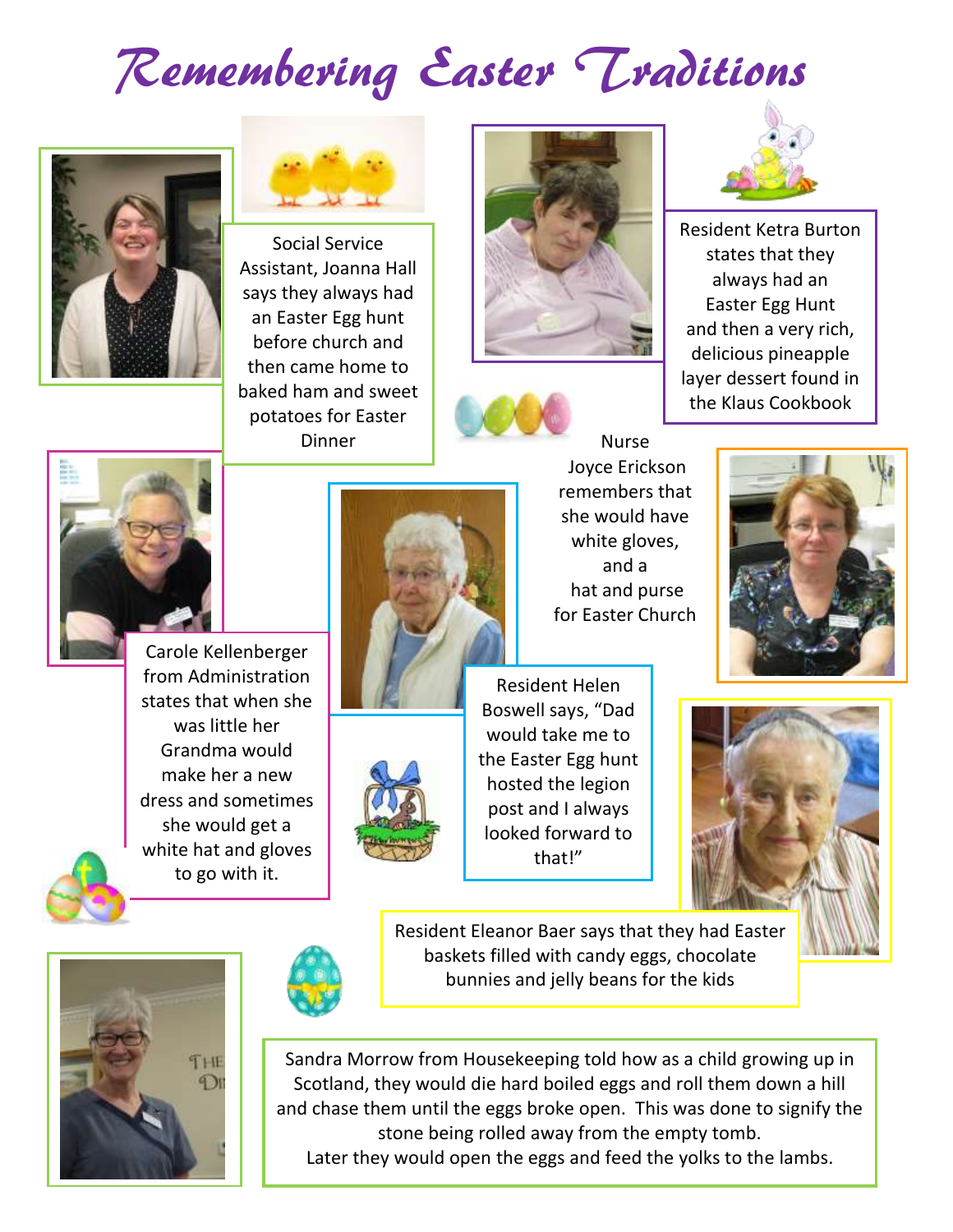

Resident Alice Jacobson (left) says that her grandmother used to tell her that on Easter she had to wear all new clothes. They also always had a family dinner together on Easter.

Resident Viola Kings tells how a friend from church would bring her son bunches of Easter Eggs dyed with onion peels

CNA Emily Endress says that her mom would hide their Easter baskets around the house for them to find.

Melanie Huette from the Dietary Department remembers that her mom (Donna Wettstein) always made an Easter Bunny cake when they lived on the farm



Mark Moser from Maintenance says that his family would go to Grandma's house and their aunt would hide chocolate Easter Bunnies

Resident Lu Ann Knapp tells us that her mother would hide Easter Eggs and then get the children up on Easter morning to hunt for them.





Lisa Lepretre from Housekeeping says Easter traditions for her family were church and egg hunting for the kids.





Allen Schrock and his wife, say that Easter Traditions in their home centered around family with their kids and grandkids.

They read the Easter Story from the Bible and then would put nickels and dimes and pennies in eggs for the kids to hunt and as the kids got older they put quarters in the eggs.

Now they play Easter Bingo with Allen as the caller and they have a special snack prize table for the kids to gather prizes from.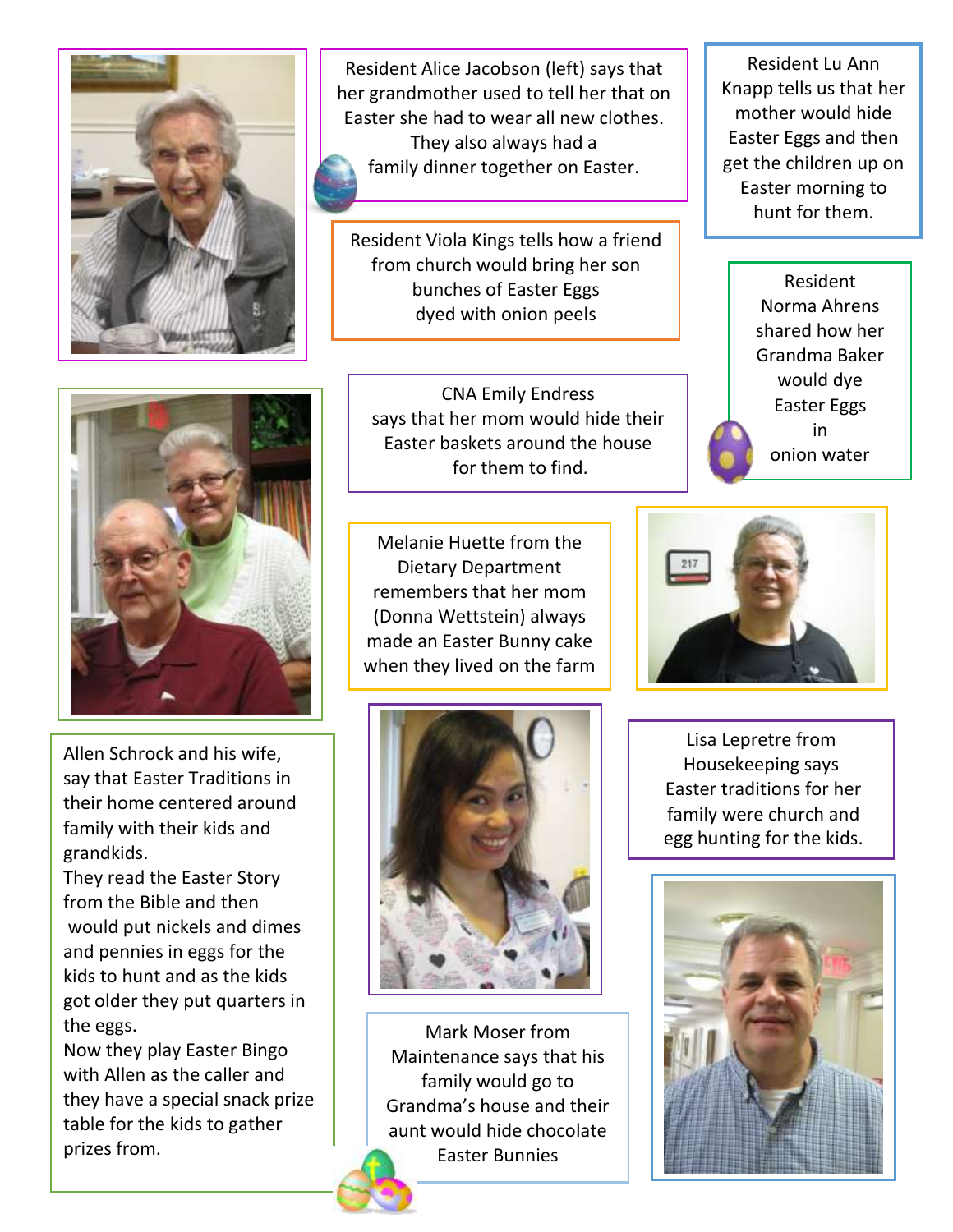

# Easter Dinner at the Home





















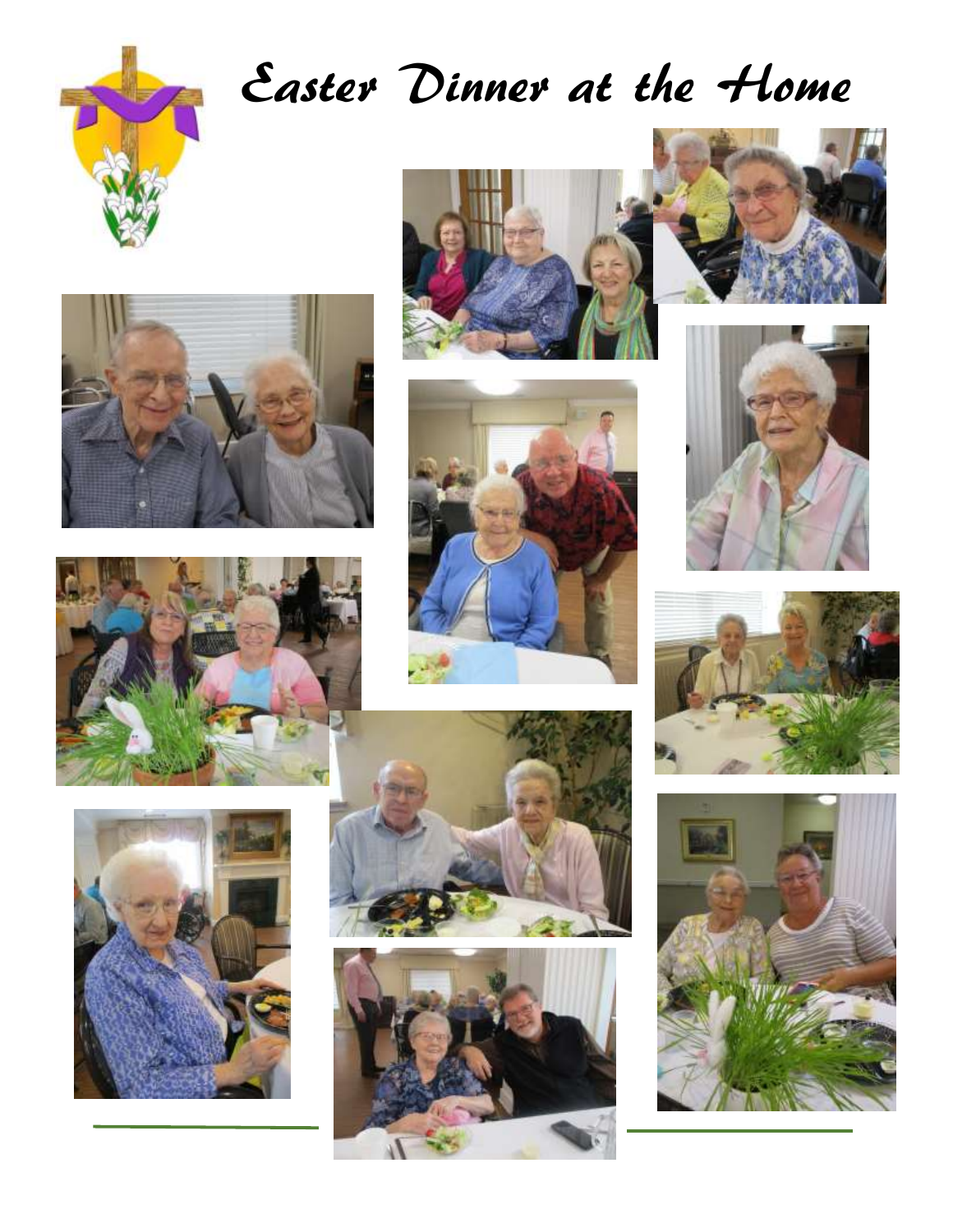Residents work to pack candy in plastic eggs for the Home's Easter Egg Hunt









Easter Egg Hunt

in the Home's

Courtyard